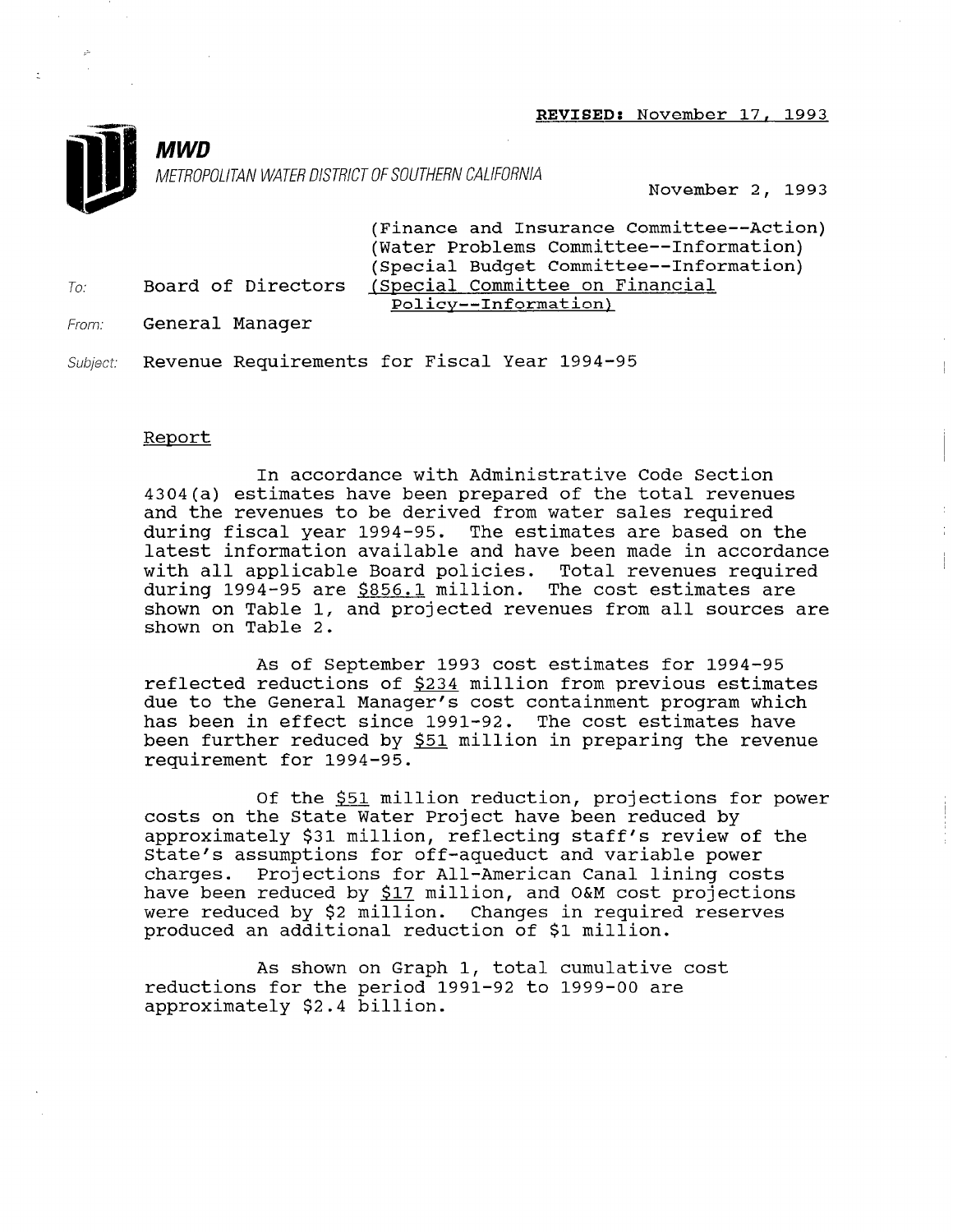$\sim$ 

ź.

### Major Cost Categories

### State Water Project and Water Transfers

As shown on Table 1, total 1994-95 costs under the State Water Project and for water transfers are estimated to be approximately \$306.2 million (net of projected credits and based on projected water deliveries of 534,000 acre-feet). Experience has shown that such costs can vary as much as plus or minus \$40 million depending on water supply availability and State Project operations. A total of \$24 million has been included in the estimates for potential water transfers, purchases and exchanges of up to 100,000 acre-feet. The total estimate is an increase of \$46.6 million over projected actual for the current fiscal year. The increase is the result of projected increases in variable power unit rates, additional costs for off-aqueduct power, and an additional \$12 million for potential water transfers.

#### Water Management Programs

The cost estimates reflect the District's increasing commitment to water conservation, local projects development and groundwater recovery. Total funding in 1994-95 for these water management programs will increase \$7.4 million (28 percent) over current year projections to a total of \$33.8 million. The increase reflects a ten percent increase in the conservation credits program, an additional 20,000 acre-feet of reclaimed water production, and the addition of four groundwater recovery projects with a projected net water production of 12,000 acre-feet.

## Colorado River Supplies

It is anticipated that approximately 1.2 million acre-feet will be delivered through the Colorado River Aqueduct (CRA) during 1994-95. Payments for power are estimated to be \$37.4 million. It is projected that approximately \$39 million will be spent for the Imperial approximately <u>939</u> militon will be spent for the Imperial Canal American Canal American Canal American Canal American Canal American Canal American Canal American Canal American Canal American Canal American Canal America Lining Project, and the Palo Verde Irrigation District Test Lining Project, and the Palo Verde Irrigation District Test Land Fallowing Project. The projected overall increase of  $$14.2$  million in costs over current year projections is mainly a result of a deferral of a portion of the capital expenditures for the IID Agreement from January 1994 to January 1995.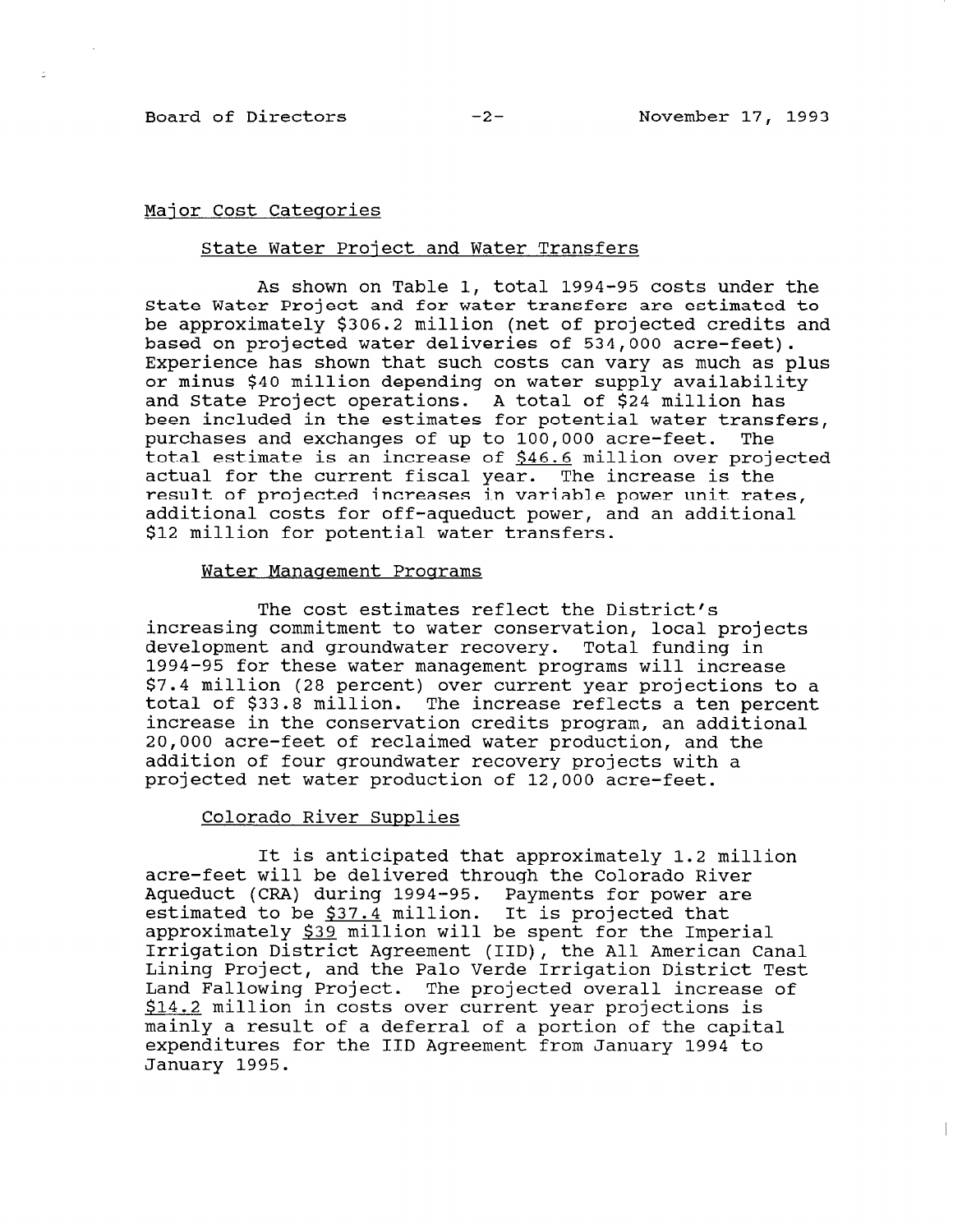### MWD Capital Program

Costs in 1994-95 for all outstanding debt issues, including the current Capital Improvement Program, are estimated to be \$207.7 million. This total includes \$78.9 million in debt service payments for revenue bonds, \$57.1 million for general obligation bonds, \$2.3 million for commercial paper, and \$69.4 million in pay-as-you-go expenditures. Projections indicate that costs will increase by \$36.1 million over 1993-94. Of the increase, \$30.2 million relates to discontinued capitalized bond interest payments under the junior lien bond resolution. Interest payments for the \$550 million revenue bonds sold in August 1992 were capitalized in order to reduce the increase in water rates during the drought.

#### MWD O&M and Operating Equipment

Projected Operation and Maintenance expenditures of \$211.5 million are \$11.1 million greater than the current year projection. The estimate is based on an assumed 4 percent cost escalation and scheduled increases of approximately \$3 million in lease payments.

### Adiustments in Reserves

A reserve adjustment of \$20.6 million is required due to increases in debt service funds to service revenue bonds. The reserve requirements are calculated in accordance with revenue bond covenants and Board policies.

#### Summary of Year Over Year Costs

The following year over year comparative summary of costs is detailed by component on Table 1:

|                    |  |          | Current Projected Projected |           |
|--------------------|--|----------|-----------------------------|-----------|
|                    |  | Budget   | Actual                      | - 1994–95 |
| Total Use of Funds |  | \$862.7M | \$729.3M                    | \$856.1M  |

The \$133.4 million decrease in costs from current budget to project actual for 1993-94 is detailed below

| -State Water Project<br>-Colorado River Aqueduct Supplies<br>-Adjustments in Reserves | (5 65.3M)<br>(25.6M)<br>$42.1M$ ) |
|---------------------------------------------------------------------------------------|-----------------------------------|
| -Other Changes                                                                        | <u>.4M</u> )                      |
| Total Change:                                                                         | (\$133.4M)                        |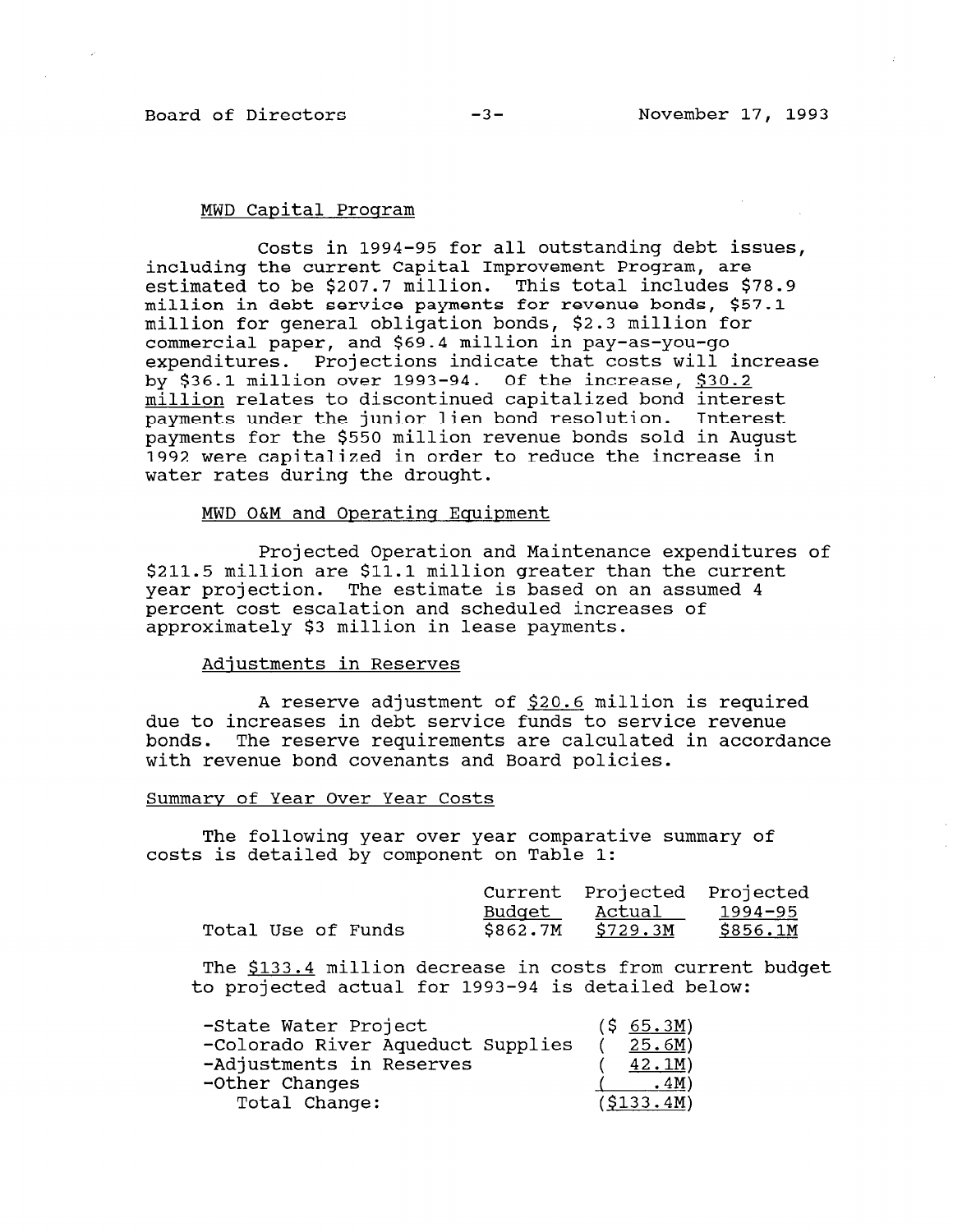Board of Directors -4- November 17, 1993

The cost increase from the 1993-94 projected actual to 1994-95 is \$126.8 million. The specific increases are explained in the narrative above for each major cost category.

## Recommended Revenue Structure

An alternative revenue structure has been proposed as a result of the Financial Structure Study and is being considered for approval by your Board. The alternative structure is described in detail in the General Manager's letter entitled "Financial Structure Study Recommendations of Rate Structure and Additional Revenue Sources" dated October 26, 1993.

Under the alternative structure the water standby (parcel) charge would not be imposed in 1994-95. A readiness-to-serve charge would substantially replace the standby charge and be set at approximately \$44 million, an amount sufficient to recover non-tax supported debt service attributable to the portion of the Capital Improvement Program for reliability and quality needs of existing users. A connection maintenance charge would be imposed in 1994-95 to collect a portion of the costs associated with maintaininq each agency's service connections. Total collections under this charge for 1994-95 are estimated to be approximately \$7.0 million.

The proposal also includes a capacity acquisition charge on growth and a treated peaking charge, but these charges would not go into effect during 1994-95 and do not affect the 1994-95 water revenue requirement.

Under the proposed structure, total revenues required during 1994-95 will be \$856.1 million. Revenues from taxes (to be levied at the same rate in 1999-94) readinesserve charge, the same rate as in 1993-94), a readiness-to-serve charge, the connection maintenance charge, interest, power recoveries, and miscellaneous sources are projected to be \$187.4 million. Gross revenues required from water sales are projected to be  $$668.7$  million. To hold the base water rate constant (and to mitigate the effects at the retail level in transitioning from a parcel charge to a readiness-to-serve charge) it is estimated that approximately \$40.8 million will be required from the Water Rate Stabilization Fund to cover the projected revenue deficit. Therefore, the net water revenue requirement for 1994-95 is reduced to \$627.9 million. The fiscal impact under this alternative is estimated to be approximately 9.6 percent at the member agency level, offset by an 8.0 percent savings at the retail level from eliminating the standby charge.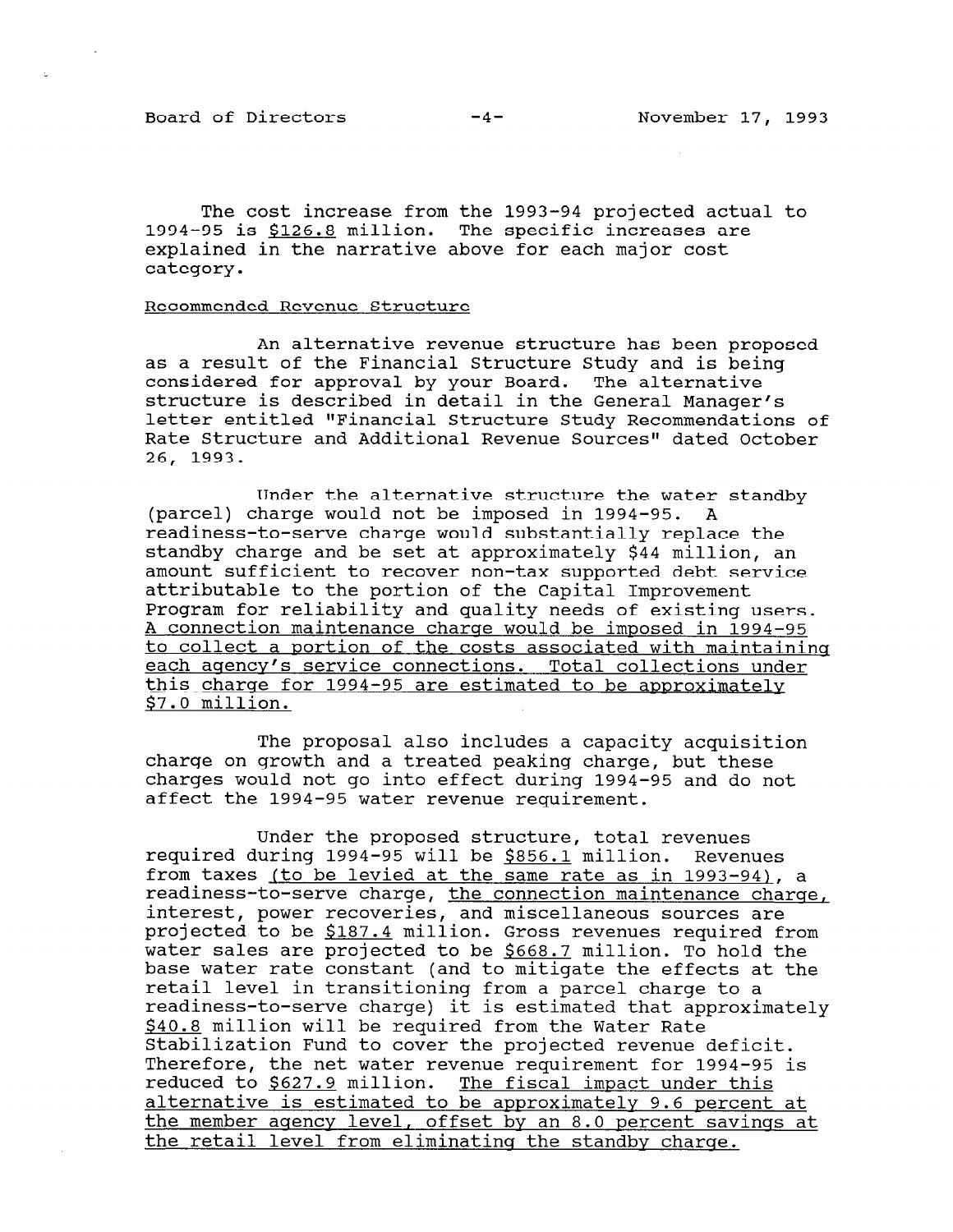Table 4 shows the estimated net retail effect of the proposed readiness-to-serve and connection maintenance charges on average households in each member agency after accounting for the elimination of the \$50 million water standby charge in 1994-95. While the readiness-to-serve charge is on member agencies and the standby charge is directly on the property tax bills, this table reflects that the overall impact at the retail level is minimal.

#### Alternate Structure

The Financial Structure Study process has involved close cooperation between District staff and a team of member aqencv manaqers. While qeneral aqreement has been reached on the elements of the proposed new financial structure outlined above, there is an issue as to the timinq of implementation. Staff prefers implementation of the new readiness-to-serve and connection maintenance charqes in 1994-95, with elimination of the standby charqe in 1994-95. Some aqency managers have expressed interest in imposinq the standby charqe for one more year and delayinq the implementation of the readiness-to-serve and the connection maintenance charqes until 1995-96.

Those aqencv manaqers feel that additional time is needed in order to develop methods of collecting the new charqes from their subaqencies and/or retail customers. They would also increase the District's ad valorem property tax levy to the leqal maximum in 1995-96 to partially offset the elimination of the standby charqe. Under this alternative \$23.1 million would be needed from the Water Rate Stabilization Fund in order to limit the fiscal impact to 5 percent at the member aqencv level. As shown on Table 3, under this proposal the net water revenue requirement would be \$646.4 million.

The recommendations made in this letter are exempt from the California Environmental Quality Act because they can have no possible effect on the environment.

#### Board Committee Assiqnments

This letter is being referred to:

The Special Budget Committee because of its authority to review and make recommendations on proposed annual budgets pursuant to Administrative Code Section 2531;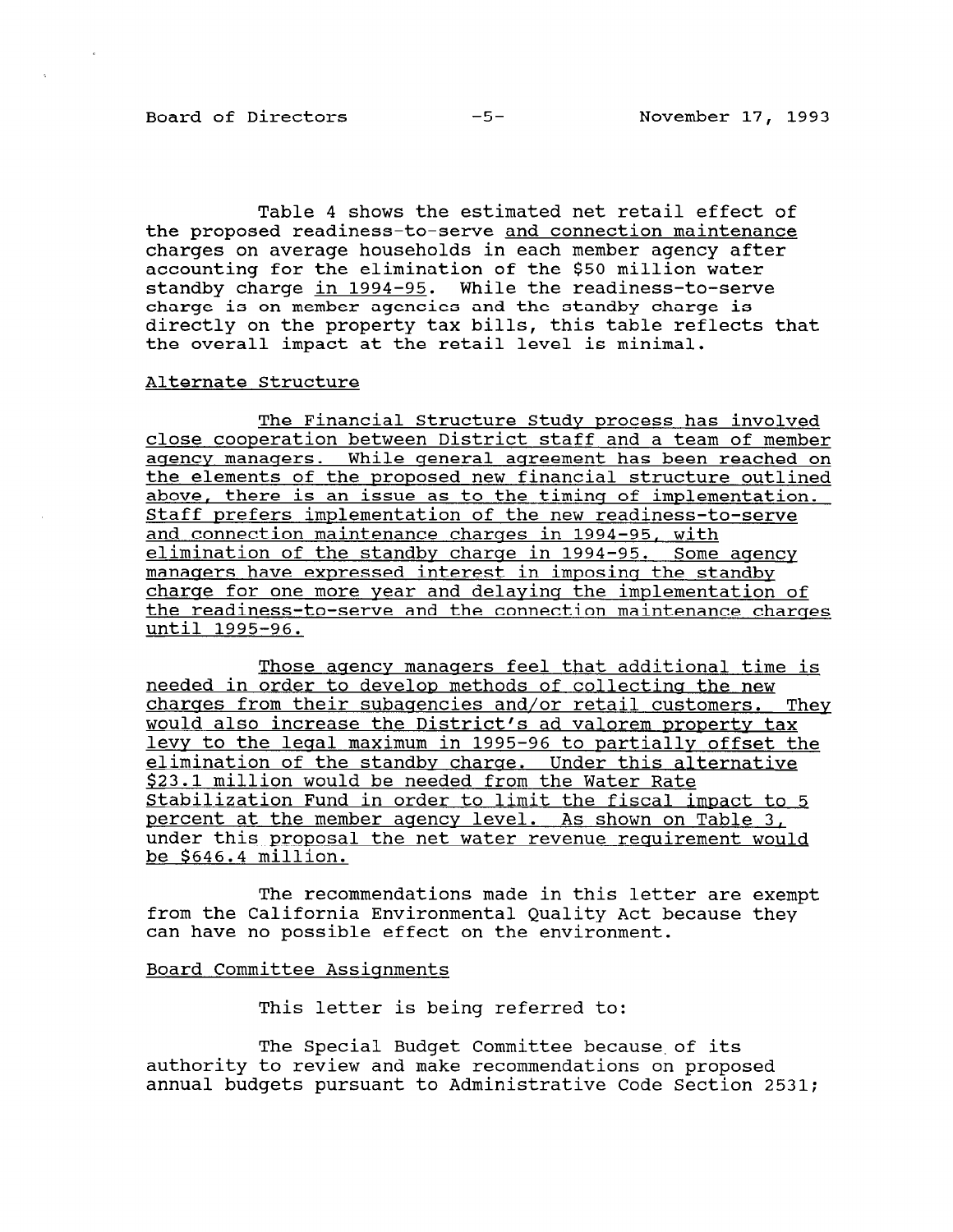Board of Directors -6- November 17, 1993

The Finance and Insurance Committee because of its authority to study, advise and make recommendations with regard to the determination of revenues to be obtained through sales of water, water standby or availability of service charges and the levying of taxes pursuant to Administrative Code Section 2441(e); and

The Water Problems Committee because of its authority to study, advise and make recommendations with regard to policies affecting the selling prices of water and policies regarding water standby and availability of service charges within the District pursuant to Administrative Code Section  $2481(c)$ , (e) and  $(f)$ .

The Special Committee on Financial Policv because of its authority to study, advise and make recommendations with regard to financial policies of the District.

Recommendations

FINANCE AND INSURANCE COMMITTEE FOR ACTION.

It is recommended that the Finance and Insurance Committee:

1) Approve the use of up to \$40.8 million from the Water Rate Stabilization Fund to pay a portion of fiscal year 1994-95 costs in order to hold the base water rate at its current level and to mitigate the effects at the retail level in transitioning from a parcel charge to a readiness-to-serve charge;

2) Make a determination that the water standby charge be discontinued for 1994-95 and that a readiness-toserve charge be imposed;

3) Make a determination that \$43.8 million in revenues be generated from a readiness-to-serve charge;

4) Make a determination that \$7.0 million in revenues be collected from a connection maintenance charge;

 $5)$  Make a determination that revenues required from the sales of the sales of beginning field in the shock of the shock of the shock shock in the shock of the shock of the shock of the shock of the shock of the shock of the shock of the shock of the shock of the shock from water sales during fiscal year 1994-95 should not be less than \$627.9 million; and

6) Forward these determinations to the Water 0) TOIWAIU LIESE GELEIMINALIONS LO LIIE WALEI meeting.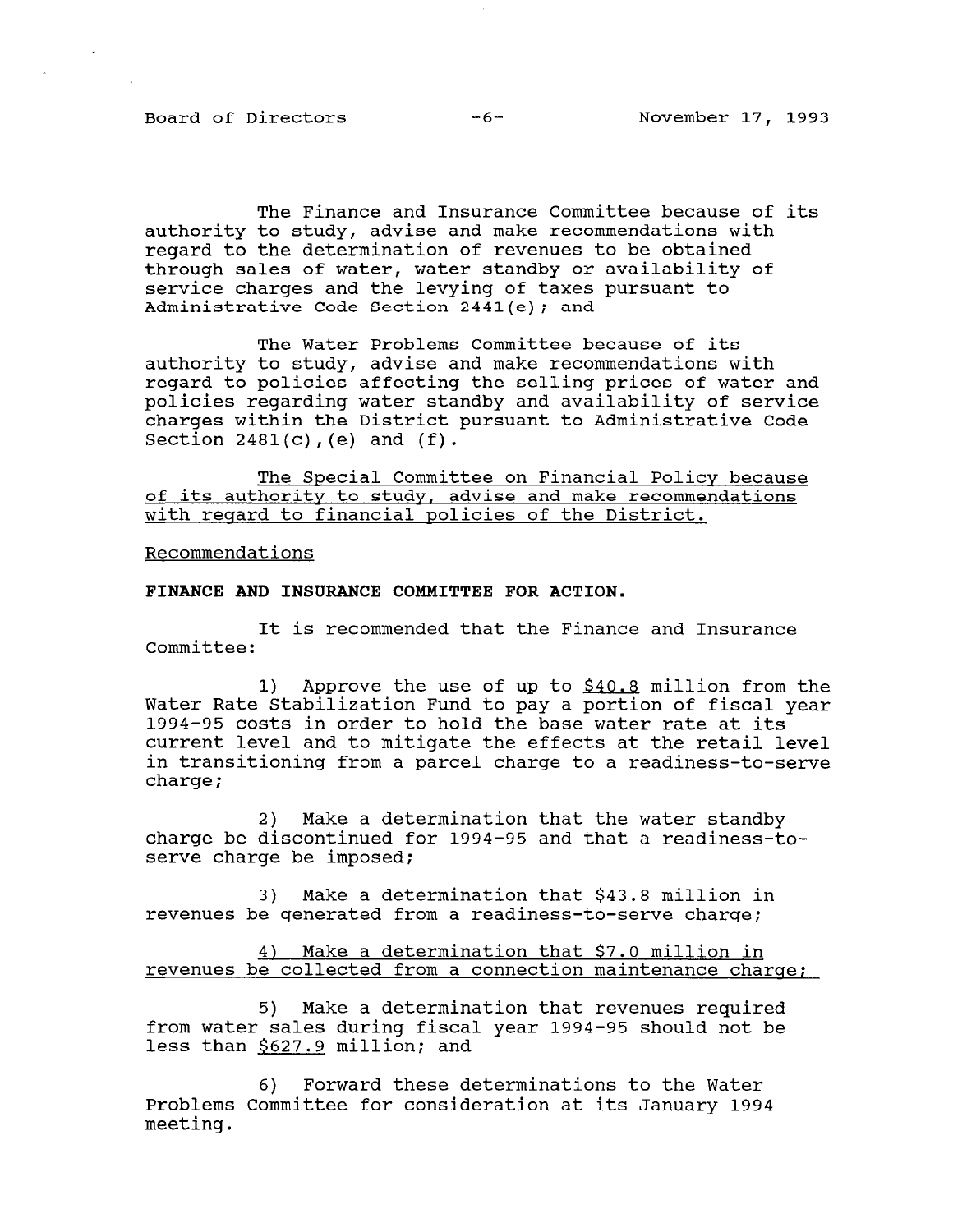Alternate Recommendations

#### FINANCE AND INSURANCE COMMITTEE FOR ACTION.

It is recommended that the Finance and Insurance Committee:

1) Approve the use of up to \$23.1 million from the Water Rate Stabilization Fund to pay a portion of fiscal year 1994-95 costs in order to mitigate the fiscal impact of water rate increases at the retail level;

2) Make a determination that the water standby charge be continued for one more year at the same rates imposed in 1993-94;

3) Make a determination that a readiness-to-serve charge be imposed in 1995-96 to replace the water standby charge and assure full coverage of non-tax supported debt service;

4) Make a determination that a connection maintenance charge be imposed in 1995-96;

5) Make a determination that revenues required from water sales during fiscal year 1994-95 should not be less than \$646.4 million; and

6) Forward these determinations to the Water Problems Committee for consideration at its January L994 meeting.

John R. Wodraska

CGP/KRN:jg

Attachments

94-95REV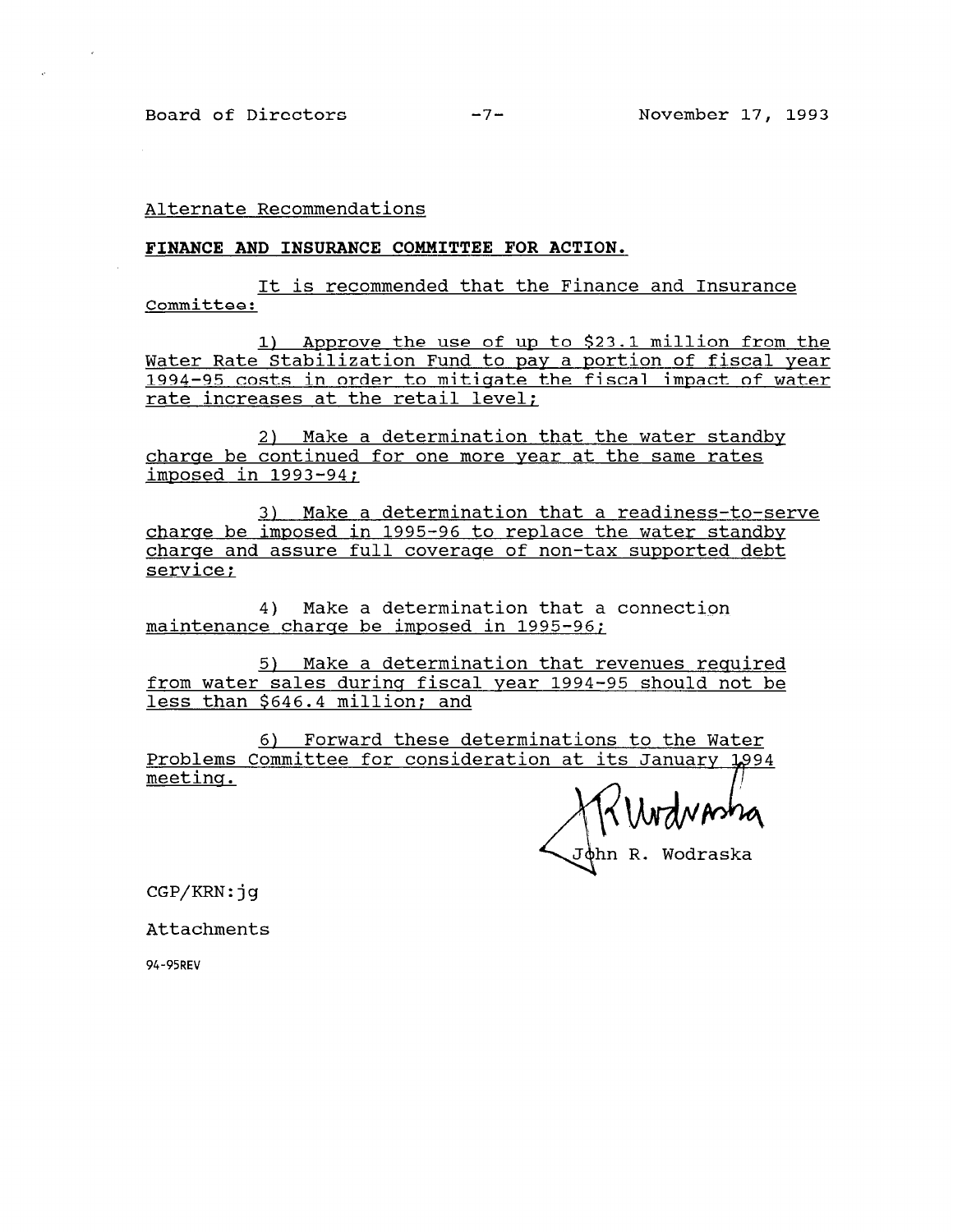| <b>PROJECTED COSTS</b><br>(CASH BASIS - \$ IN THOUSANDS) |                                           |                                              |         |           |             |  |  |
|----------------------------------------------------------|-------------------------------------------|----------------------------------------------|---------|-----------|-------------|--|--|
|                                                          | <b>ANNUAL</b><br><b>BUDGET</b><br>1993-94 | <b>PROJECTED</b><br><b>ACTUAL</b><br>1993-94 | n an an | 1995-96   | 1996-97     |  |  |
| STATE WATER PROJECT                                      | \$312,913                                 | \$247,569                                    | 5292210 | \$304,724 | \$322,865   |  |  |
| <b>WATER TRANSFERS</b>                                   | 12,000                                    | 12,000                                       | 2300    | 24,000    | 24,000      |  |  |
| <b>COLORADO RIVER SUPPLIES</b>                           | 87.655                                    | 62,018                                       | 76 A.O  | 86,333    | 94,694      |  |  |
| WATER MANAGEMENT PROGRAMS                                | 26,400                                    | 26,400                                       | 83.990  | 43,774    | 57,121      |  |  |
| <b>MWD CAPITAL PROGRAM</b>                               | 172,068                                   | 171,668                                      | 2077.00 | 261,027   | 320,995     |  |  |
| MWD O&M AND OPER, EQUIPMENT                              | 200,376                                   | 200,376                                      | ZNK78   | 220,716   | 230,138     |  |  |
| ADJUSTMENTS IN RESERVES                                  | 51,325                                    | 9,241                                        | 20.XG   | 14,550    | 20,969      |  |  |
| <b>TOTAL OBLIGATIONS</b>                                 | \$862,737                                 | \$729,272                                    | SUJOREA | \$955,124 | \$1,070,782 |  |  |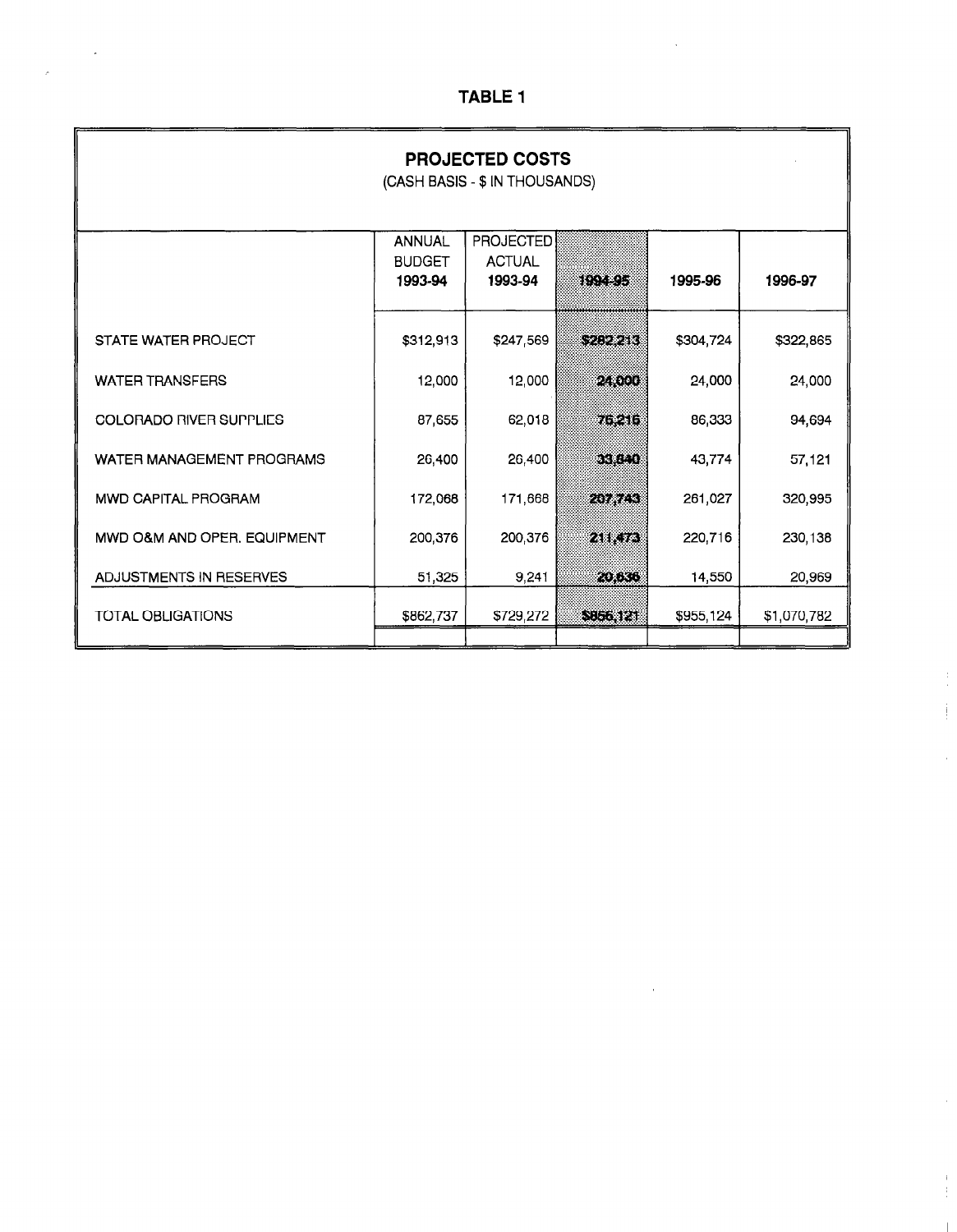| <b>RECOMMENDED REVENUE STRUCTURE</b><br><b>PROJECTED RECEIPTS</b><br>(CASH BASIS-\$ IN THOUSANDS) |                                           |                                              |          |           |             |  |  |
|---------------------------------------------------------------------------------------------------|-------------------------------------------|----------------------------------------------|----------|-----------|-------------|--|--|
|                                                                                                   | <b>ANNUAL</b><br><b>BUDGET</b><br>1993-94 | <b>PROJECTED</b><br><b>ACTUAL</b><br>1993-94 | IEM O    | 1995-96   | 1996-97     |  |  |
| <b>WATER SALES</b>                                                                                | \$595,237                                 | \$587,000                                    | 834894   | \$717,119 | \$768,218   |  |  |
| <b>TAXES</b>                                                                                      | 90,000                                    | 84,000                                       | GIKO)    | 94,090    | 96,913      |  |  |
| <b>WATER STANDBY CHARGES</b>                                                                      | 50,000                                    | 50,000                                       | O.       | 0         | 0           |  |  |
| READINESS TO SERVE CHARGE                                                                         | 0                                         | 0                                            | œx       | 66,165    | 86,601      |  |  |
| CONNECTION MAINTENANCE CHARGE                                                                     | 0                                         | 0                                            | 700      | 7,000     | 7,000       |  |  |
| <b>INTEREST ON INVESTMENTS</b>                                                                    | 20,000                                    | 20,000                                       | 22330    | 24,000    | 25,000      |  |  |
| POWER RECOVERIES                                                                                  | 19,000                                    | 21,000                                       | 220      | 25,000    | 25,000      |  |  |
| <b>MISCELLANEOUS</b>                                                                              | 750                                       | 900                                          | 750      | 750       | 750         |  |  |
| <b>TOTAL RECEIPTS</b>                                                                             | 774,987                                   | 762,900                                      | 833829   | 934,124   | 1,009,482   |  |  |
| PROJECTED USE OF<br><b>STABILIZATION FUNDS</b>                                                    | 87,750                                    | (33, 628)                                    | 800      | 21,000    | 61,300      |  |  |
| <b>TOTAL USE OF FUNDS</b>                                                                         | \$862,737                                 | \$729,272                                    | 6956.123 | \$955,124 | \$1,070,782 |  |  |

NET WATER REVENUE REQUIREMENT

 $\mathcal{A}^{\mathcal{A}}$ 

 $\sim 10^6$ 

 $\mathcal{L}$ 

**\$627.9 MILLION** 

 $\mathcal{L}^{\mathcal{A}}$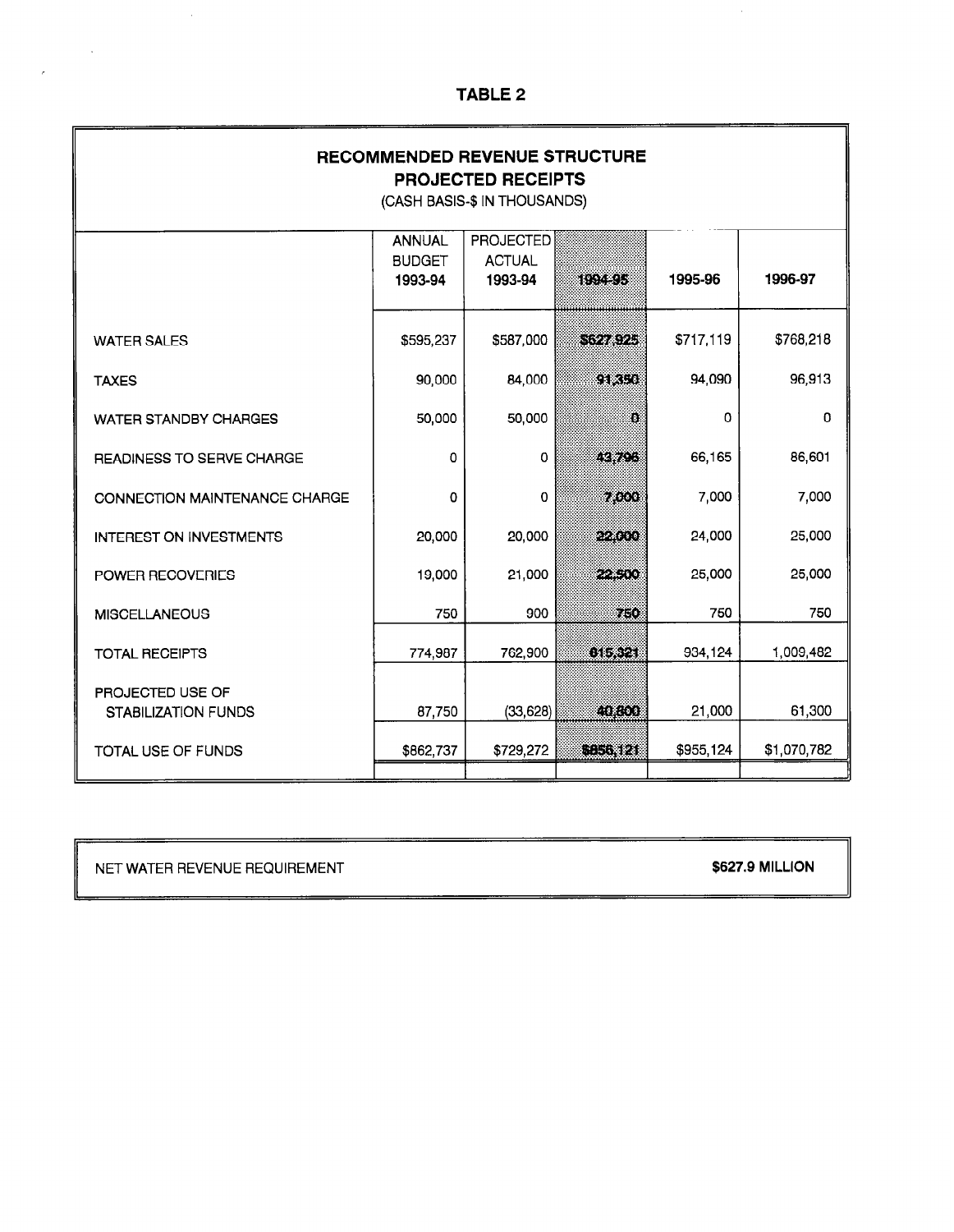| <b>ALTERNATE RECOMMENDATION: REVENUE STRUCTURE</b><br><b>PROJECTED RECEIPTS</b><br>(CASH BASIS-\$ IN THOUSANDS) |                                           |                                              |         |           |             |  |
|-----------------------------------------------------------------------------------------------------------------|-------------------------------------------|----------------------------------------------|---------|-----------|-------------|--|
|                                                                                                                 | <b>ANNUAL</b><br><b>BUDGET</b><br>1993-94 | <b>PROJECTED</b><br><b>ACTUAL</b><br>1993-94 | in 150  | 1995-96   | 1996-97     |  |
| <b>WATER SALES</b>                                                                                              | \$595,237                                 | \$587,000                                    | ra ka   | \$717,637 | \$758,978   |  |
| <b>TAXES</b>                                                                                                    | 90,000                                    | 84,000                                       | xkoj    | 104,572   | 103,353     |  |
| WATER STANDBY CHARGES                                                                                           | 50,000                                    | 50,000                                       | 3160    | 0         | 0           |  |
| <b>READINESS TO SERVE CHARGE</b>                                                                                | 0                                         | 0                                            | 83      | 66,165    | 86,601      |  |
| <b>CONNECTION MAINTENANCE CHARGE</b>                                                                            | 0                                         | 0                                            | 8       | 7,000     | 7,000       |  |
| <b>INTEREST ON INVESTMENTS</b>                                                                                  | 20,000                                    | 20,000                                       | 22333   | 24,000    | 25,000      |  |
| POWER RECOVERIES                                                                                                | 19,000                                    | 21,000                                       | 73.     | 25,000    | 25,000      |  |
| <b>MISCELLANEOUS</b>                                                                                            | 750                                       | 900                                          | 730     | 750       | 750         |  |
| <b>TOTAL RECEIPTS</b>                                                                                           | 774,987                                   | 762,900                                      | 83369   | 945,124   | 1,006,682   |  |
| PROJECTED USE OF<br><b>STABILIZATION FUNDS</b>                                                                  | 87,750                                    | (33, 628)                                    | 230     | 10,000    | 64,100      |  |
| <b>TOTAL USE OF FUNDS</b>                                                                                       | \$862,737                                 | \$729,272                                    | 6868121 | \$955,124 | \$1,070,782 |  |

NET WATER REVENUE REQUIREMENT

 $\sim$ 

 $\frac{1}{2} \left( \frac{1}{2} \right)$  ,  $\frac{1}{2} \left( \frac{1}{2} \right)$ 

 $\label{eq:2} \frac{1}{\sqrt{2\pi}}\int_{0}^{\infty}\frac{1}{\sqrt{2\pi}}\left(\frac{1}{\sqrt{2\pi}}\right)^{2}d\mu$ 

**\$646.4 MILLION** 

 $\mathcal{L}$ 

 $\frac{1}{2}$ 

 $\hat{\boldsymbol{\beta}}$ 

7

 $\hat{\mathcal{A}}$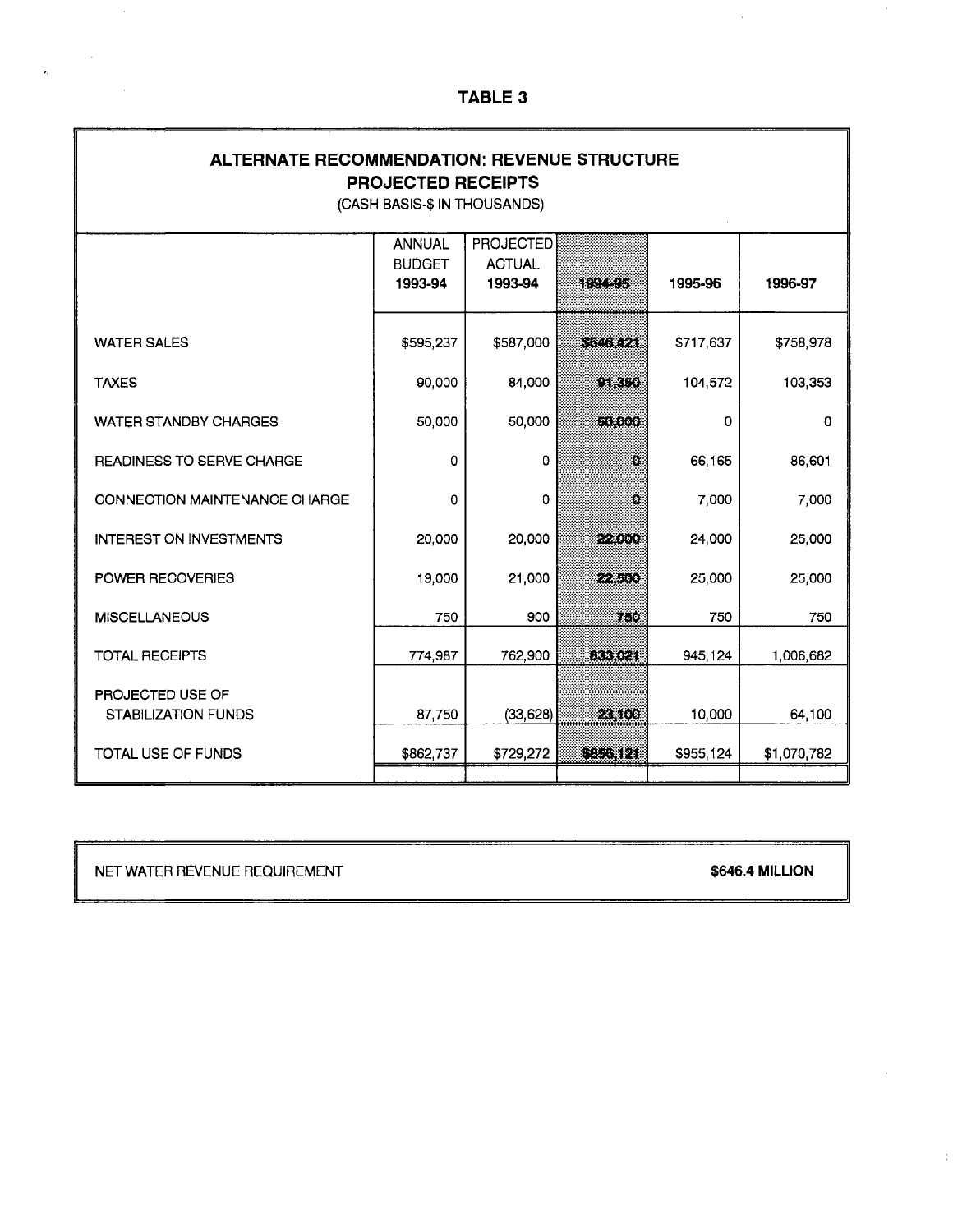i,

 $\overline{\phantom{a}}$ 

 $\bar{\psi}$  .

# RETAIL IMPACT TO TYPICAL HOUSEHOLD\*

|                                                  | PERCENT OF WATER<br>SUPPLY NORMALLY<br><b>PURCHASED</b><br><b>FROM MWD</b> | <b>INCREASED COST TO</b><br><b>AVERAGE HOUSEHOLD</b><br><b>PER MONTH**</b> | ANNUAL<br><b>STANDBY</b><br><b>CHARGE</b><br>ELIMINATED | <b>MONTHLY</b><br><b>EQUIVALENT</b> | NET<br><b>MONTHLY</b><br><b>RETAIL</b><br><b>EFFECT</b> |
|--------------------------------------------------|----------------------------------------------------------------------------|----------------------------------------------------------------------------|---------------------------------------------------------|-------------------------------------|---------------------------------------------------------|
| <b>AVERAGE FOR ALL</b><br><b>MEMBER AGENCIES</b> | 50%                                                                        | \$1.04                                                                     | (\$10.11)                                               | (\$0.84)                            | \$0.20                                                  |
| <b>LOS ANGELES COUNTY</b>                        |                                                                            |                                                                            |                                                         |                                     |                                                         |
| <b>Beverly Hills</b>                             | 100%                                                                       | \$2.08                                                                     | ( \$15.00)                                              | (\$1.25)                            | \$0.83                                                  |
| <b>Burbank</b>                                   | 100%                                                                       | \$2.08                                                                     | (\$14.20)                                               | (\$1.18)                            | \$0.90                                                  |
| <b>Central Basin</b>                             | 36%                                                                        | \$0.75                                                                     | (\$10.44)                                               | (\$0.87)                            | (\$0.12)                                                |
| Compton                                          | 53%                                                                        | \$1.10                                                                     | ( \$8.92)                                               | (50.74)                             | \$0.36                                                  |
| <b>Foothill MWD</b>                              | 60%                                                                        | \$1.25                                                                     | (\$10.28)                                               | (\$0.86)                            | \$0.39                                                  |
| Glendale                                         | 80%                                                                        | \$1.67                                                                     | (\$12.23)                                               | (\$1.02)                            | \$0.65                                                  |
| Las Virgenes                                     | 100%                                                                       | \$2.08                                                                     | ( \$8.03)                                               | (\$0.67)                            | \$1.41                                                  |
| Long Beach                                       | 60%                                                                        | \$1.25                                                                     | (\$12.16)                                               | (\$1.01)                            | \$0.24                                                  |
| Los Angeles                                      | 46%                                                                        | \$0.96                                                                     | (\$8.68)                                                | (\$0.72)                            | \$0.24                                                  |
| Pasadena                                         | 60%                                                                        | \$1.25                                                                     | ( \$11.73)                                              | $($ \$0.98)                         | \$0.27                                                  |
| San Fernando                                     | 25%                                                                        | \$0.52                                                                     | (\$7.87)                                                | (\$0.66)                            | (\$0.14)                                                |
| San Marino                                       | 10%                                                                        | \$0.21                                                                     | (\$8.24)                                                | (\$0.69)                            | (\$0.48)                                                |
| Santa Monica                                     | 50%                                                                        | \$1.04                                                                     | (\$13.07)                                               | (\$1.09)                            | (\$0.05)                                                |
| <b>Three Valleys</b>                             | 60%                                                                        | \$1,25                                                                     | (\$12.21)                                               | (\$1.02)                            | \$0.23                                                  |
| <b>Torrance</b>                                  | 85%                                                                        | \$1.77                                                                     | (\$12.23)                                               | (\$1.02)                            | \$0.75                                                  |
| <b>Upper San Gabriel</b>                         | 5%                                                                         | \$0.10                                                                     | (\$9.27)                                                | (\$0.77)                            | (\$0.67)                                                |
| <b>West Basin</b>                                | 80%                                                                        | \$1.67                                                                     | (\$15.00)                                               | (\$1.25)                            | \$0.42                                                  |
| <b>ORANGE COUNTY</b>                             |                                                                            |                                                                            |                                                         |                                     |                                                         |
| Anaheim                                          | 30%                                                                        | \$0.63                                                                     | ( \$8.55)                                               | (\$0.71)                            | (\$0.09)                                                |
| Coastal                                          | 98%                                                                        | \$2.04                                                                     | (\$11.60)                                               | (\$0.97)                            | \$1.08                                                  |
| <b>Fullerton</b>                                 | 30%                                                                        | \$0.63                                                                     | (\$10.71)                                               | (\$0.89)                            | (\$0.27)                                                |
| Santa Ana                                        | 30%                                                                        | \$0.63                                                                     | (\$7.88)                                                | (\$0.66)                            | (\$0.03)                                                |
| MWD of Orange Co.                                | 60%                                                                        | \$1.25                                                                     | (\$10.09)                                               | (\$0.84)                            | \$0.41                                                  |
| <b>RIVERSIDE COUNTY</b>                          |                                                                            |                                                                            |                                                         |                                     |                                                         |
| Eastern MWD                                      | 80%                                                                        | \$1.67                                                                     | (\$6.94)                                                | (\$0.58)                            | \$1.09                                                  |
| <b>Western MWD</b>                               | 24%                                                                        | \$0.50                                                                     | (\$9.23)                                                | (\$0.77)                            | (\$0.27)                                                |
|                                                  |                                                                            |                                                                            |                                                         |                                     |                                                         |
| <b>SAN BERNARDINO COUNTY</b>                     |                                                                            |                                                                            |                                                         |                                     |                                                         |
| Chino Basin MWD                                  | 30%                                                                        | \$0.63                                                                     | (\$7.59)                                                | (\$0.63)                            | (\$0.01)                                                |
| <b>SAN DIEGO COUNTY</b>                          |                                                                            |                                                                            |                                                         |                                     |                                                         |
| San Diego CWA                                    | 90%                                                                        | \$1.88                                                                     | (\$11.51)                                               | (\$0.96)                            | \$0.92                                                  |
| <b>VENTURA COUNTY</b>                            |                                                                            |                                                                            |                                                         |                                     |                                                         |
| <b>Calleguas MWD</b>                             | 76%                                                                        | \$1.58                                                                     | (\$9.58)                                                | (\$0.80)                            | \$0.79                                                  |
|                                                  |                                                                            |                                                                            |                                                         |                                     |                                                         |

\* Estimated effect of a \$44 million readiness-to-serve charge, a \$7 million connection maintenance charge, a \$10 per acre-foot increase in the water treatment surcharge and elimination of the \$50 million water standby charge.

and the average house is a control of the group of personal transmit